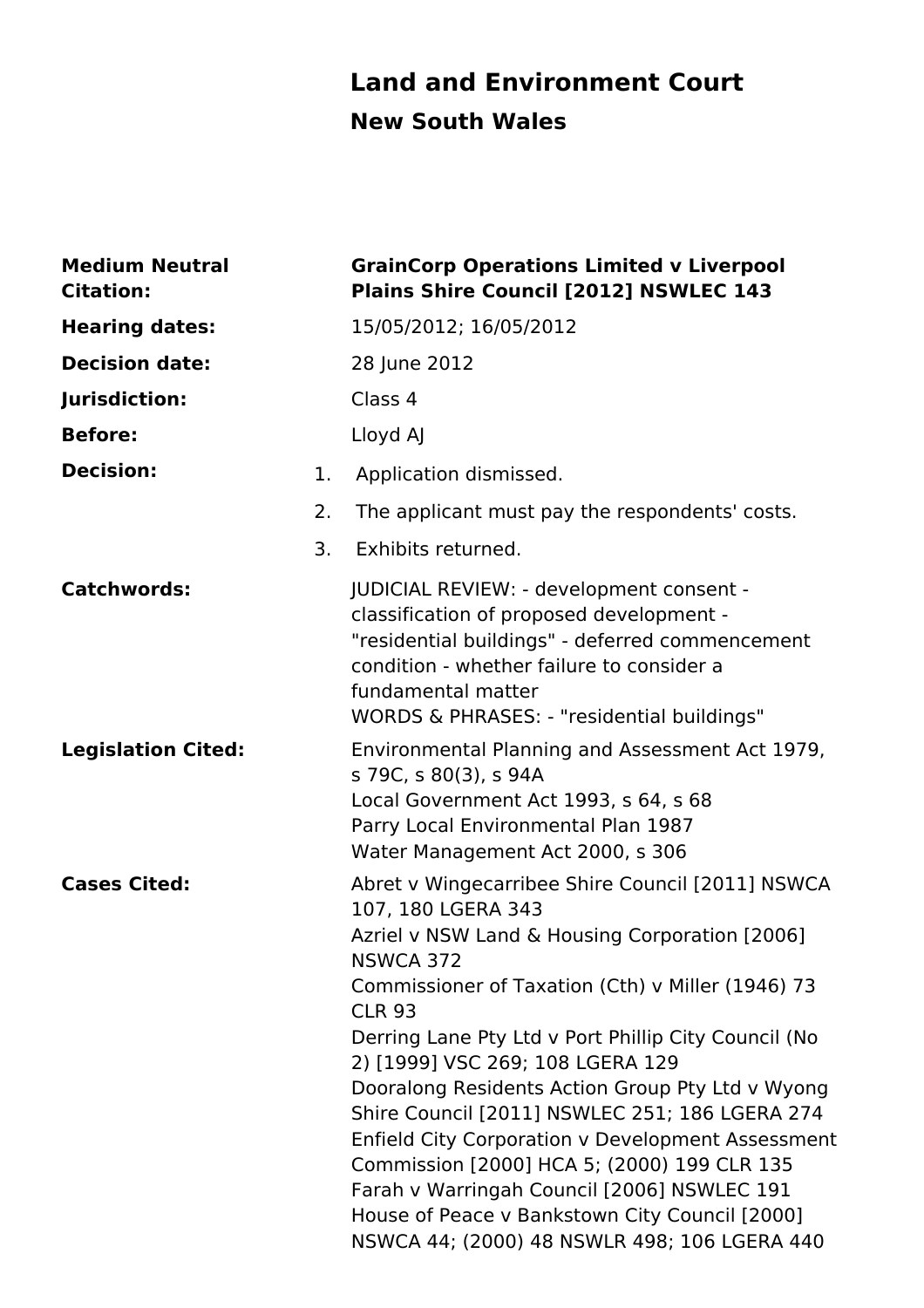|                                 | KJD York Management Services Pty Ltd v Sydney<br>City Council [2006] NSWLEC 218; 148 LGERA 117<br>Mison v Randwick Municipal Council (1991) 23<br>NSWLR 734; 73 LGRA 349<br>North Sydney Municipal Council v Sydney Serviced<br>Apartments Pty Ltd (1990) 21 NSWLR 532; 71 LGRA<br>432<br>Sydney City Council v Waldorf Apartment Hotel<br>Sydney Pty Ltd [2008] NSWLEC 97; 158 LGERA 67<br>Warehouse Group (Australia) Pty Ltd v Woolworths<br>Ltd [2005] NSWCA 269; (2005) 141 LGERA 376<br>Weal v Bathurst City Council [2000] NSWCA 88; 111<br>LGERA 181<br>Woolworths Ltd v Pallas Newco Pty Ltd [2004]<br>NSWCA 422; (2004) 61 NSWLR 707; 136 LGERA 288 |
|---------------------------------|---------------------------------------------------------------------------------------------------------------------------------------------------------------------------------------------------------------------------------------------------------------------------------------------------------------------------------------------------------------------------------------------------------------------------------------------------------------------------------------------------------------------------------------------------------------------------------------------------------------------------------------------------------------|
| <b>Category:</b>                | Principal judgment                                                                                                                                                                                                                                                                                                                                                                                                                                                                                                                                                                                                                                            |
| <b>Parties:</b>                 | <b>GrainCorp Operations Limited (Applicant)</b><br>Liverpool Plains Shire Council (First Respondent)<br>The MAC Services Group Limited (Second<br>Respondent)<br>Northern Joint Regional Planning Panel (Third<br>Respondent)                                                                                                                                                                                                                                                                                                                                                                                                                                 |
| <b>Representation:</b>          | SA Duggan SC/ MD Seymour (Applicant)<br>AE Galasso SC/ AC Hemmings (Second Respondent)<br>Mills Oakley Lawyers (Applicant)<br>Everingham Solomons Solicitors (First Respondent -<br>submitting appearance)<br>Corrs Chambers Westgarth (Second Respondent)<br>Christine Hanson (Third Respondent - submitting<br>appearance)                                                                                                                                                                                                                                                                                                                                  |
| <b>File Number(s):</b>          | 41214 of 2011                                                                                                                                                                                                                                                                                                                                                                                                                                                                                                                                                                                                                                                 |
| <b>Publication restriction:</b> | Nil                                                                                                                                                                                                                                                                                                                                                                                                                                                                                                                                                                                                                                                           |

# **JUDGMENT**

1 The growing extractive mining industry in the Liverpool Plains and surrounding regions creates a demand for thousands of workers. The mines, however, are often located in areas remote from where those workers live. The region's accommodation capacity to support the mines is said to be weak. The second respondent, the MAC Services Group Pty Ltd ("MAC"), meets this need by providing workforce accommodation to the mining industry generally. It does so by providing accommodation and associated facilities for miners in selfcontained "village style" facilities.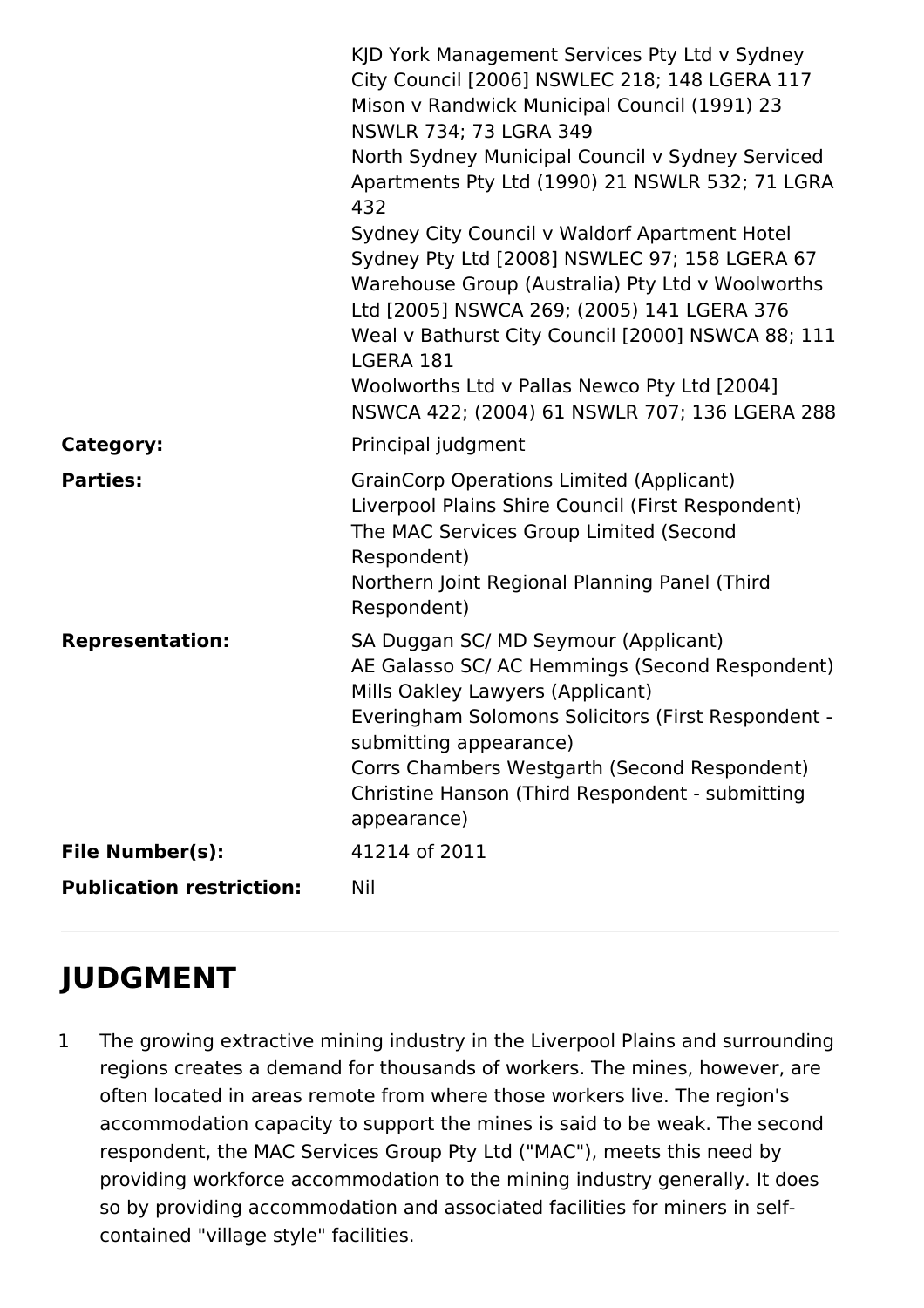- 2 There is a number of large mining operations proximate to Werris Creek. On 14 July 2011 MAC submitted a development application to Liverpool Plains Shire Council for a "Workforce Accommodation Facility for 1,500 occupants" on land just outside the small town of Werris Creek. The land is within the 1(b) General Agricultural Zone under the Parry Local Environmental Plan 1987("the LEP") which was then in force. Under the zoning table for this zone "residential buildings (other than dwelling houses and units for aged persons)" are prohibited. On 17 November 2011 the third respondent, the Northern Joint Regional Planning Panel, exercising the functions of the first respondent, Liverpool Plains Shire Council, granted consent to the development application. In doing so it accepted that the proposal was an innominate use rather than "residential buildings" and was thus permissible with development consent.
- 3 The question for determination is the proper characterisation of the proposal. Is it "residential buildings", as contended by the applicant GrainCorp Operations Ltd, and thus prohibited, or is it an innominate use and thus permissible, as contended by MAC? Since the answer to the question determines whether the Planning Panel had the power to grant consent, it is a jurisdictional fact which the Court must now determine for itself: Woolworths Ltd v Pallas Newco Pty Ltd [2004] NSWCA 422; (2004) 61 NSWLR 707; 136 LGERA 288; Warehouse Group (Australia) Pty Ltd <sup>v</sup> Woolworths Ltd [2005] NSWCA 269; (2005) 141 LGERA 376 at [130] - [131].
- 4 A subsidiary question arises from the terms of the consent itself. The consent contains a deferred commencement matter, requiring " a detailed Infrastructure Servicing Strategy" to be endorsed by the Council before the consent can become operational. The question for determination is whether the Northern Joint Regional Planning Panel, exercising the functions of the Council, deferred consideration of a fundamental matter required to be determined before granting consent, in which case the consent, even if otherwise lawful, would be invalid.

# **A question of classification**

5 As noted at [3] above, the classification of the proposal determines whether it is permissible development. The plans of the proposal show rows of accommodation units, ranging from three to six in each row, with each unit comprising a single room with an en-suite shower, toilet and hand basin and a small external deck. The units are grouped around a central precinct containing a main facilities and administration building, an outdoor recreation area, tennis courts, a pool, a gymnasium, an indoor recreation facility and a training and function building. A common laundry is provided for each group of accommodation units. Car parking spaces are provided, generally around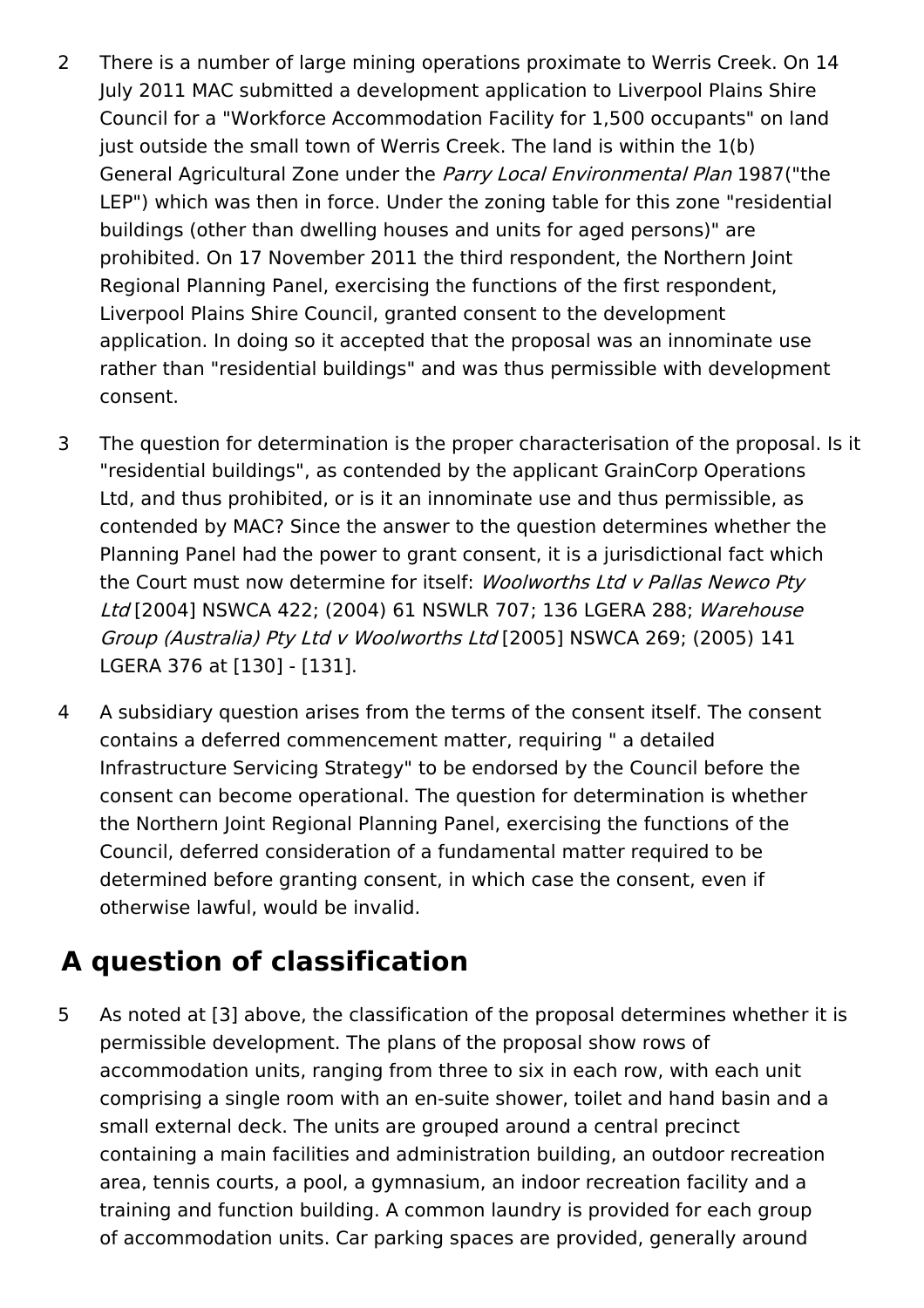the perimeter of the facility. The main facilities and administration building contains a manager's office, a reception and retail area, a large dining room, a large commercial kitchen and a crib room. The plans also show a caravan precinct containing 17 caravan sites, together with an associated recreation pavilion, an amenities building and a common laundry.

6 The statement of environmental effects which accompanied the development application states that the proposed facility will consist of up to 1,500 rooms, each with en-suite, suitable for accommodating one person per room. The development application is further described as follows:

> The development will ultimately feature an extensive suite of amenities and facilities, such as:

1. commercial kitchen and restaurant with seating for up to 250 persons at any given time;

- 2. 'crib' room for the self-preparation and consumption of meals;
- 3. indoor recreation facilities in the form of a TV room and gymnasium etc; and
- 4. dedicated green space for outdoor pursuits, sports and recreation.

The rooms will be grouped together in 'pods' of three to four rooms each under a common roof, with an estimated floor area of 16 square metres and estimated roof area of 25 square metres. Each of the pods will feature dedicated verandah and/or patio areas. The pods are fully demountable.

The facility will be serviced by an internal bitumen sealed road system which will feature car parking on a one car park per 1.3 units ratio with extra parking provided for visitors and staff. A bus terminal will also be provided in order to facilitate group transport to various mine sites across the region.

7 An assessment report was prepared by the Council's Director of Environmental Services for the Joint Regional Planning Panel. The report states that the development is an innominate use for the purpose of the LEP and is consistent with the objectives of the relevant zone. The report includes a statement that "a range of services will be available within the accommodation village for use by the short-terms occupants". Under the heading "Access, Transport and Traffic" the report states:

> The proponent has identified that client guest arrivals/ departures are anticipated from a wide variety of transportation types and modes including rail, bus and air combinations. The business operating footprint for transport to shifts will remain the same for other MAC villages with transport to job sites being primarily by shuttle bus.

After assessing the development against other relevant considerations, the report recommends that the proposal be granted conditional development consent. The Planning Panel meeting on 17 November 2011 approved the development subject to conditions, and on 18 November 2011 the formal notice of determination was issued.

8 In coming to the view that the development was an innominate use and was thus permissible, the Planning Panel had before it three legal opinions: an opinion from Gadens Lawyers, on behalf of the applicant GrainCorp, that the proposed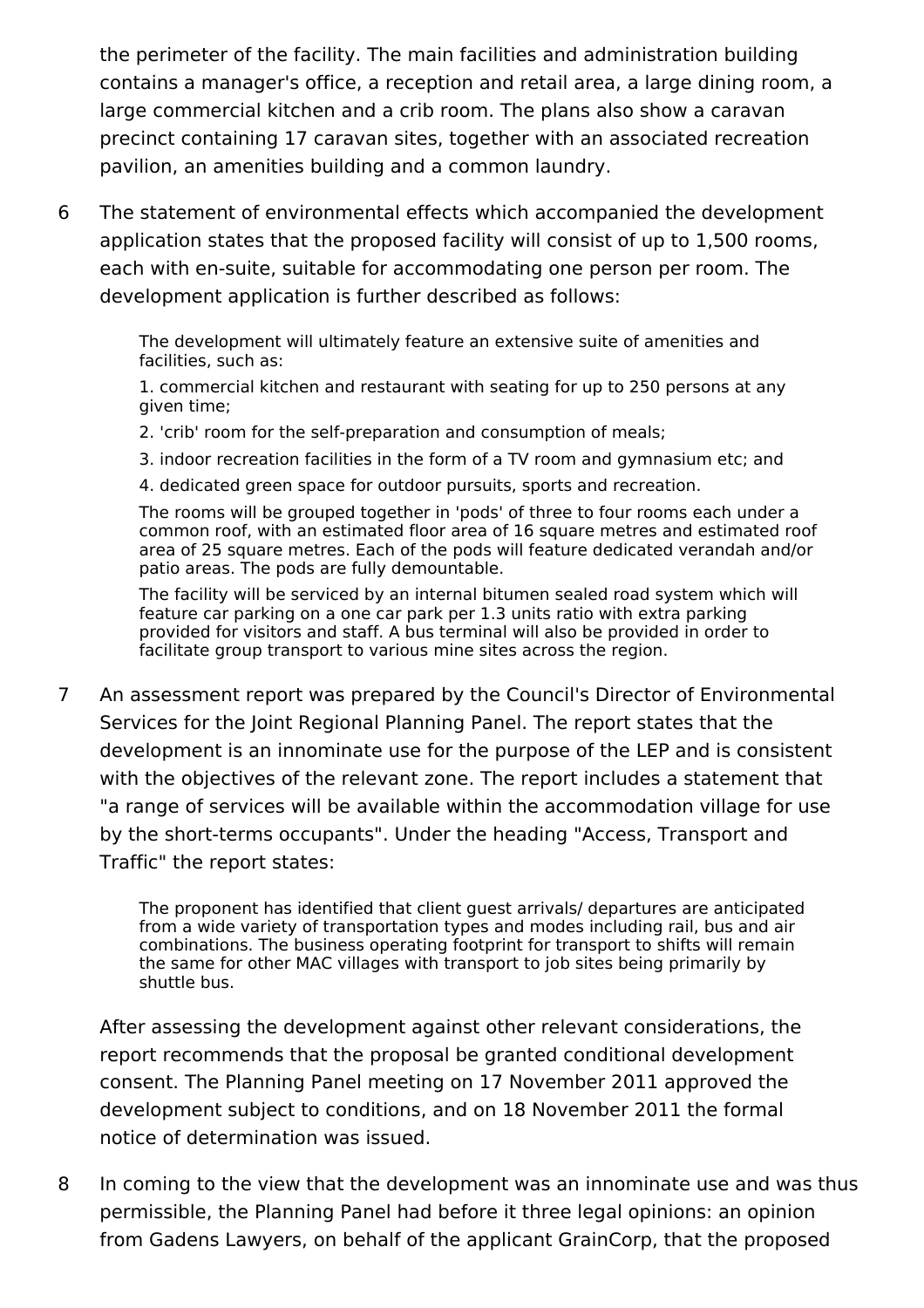development is for a number of residential buildings (and thus prohibited); an opinion from Corrs Chambers Westgarth Lawyers obtained by MAC that the purpose of the proposed development is to provide temporary accommodation for workers, that as all of the workers would stay there temporarily while on shift and all would have their own permanent residential address, it would be incorrect to describe it as a "residential building" and it was permissible as an innominate use; and an opinion, obtained by the Council from Everingham Solomons Solicitors that the development is clearly not intended to be used for permanent residential accommodation as the dominant purpose is to provide temporary workers' accommodation, that the ordinary meaning of "residential" requires there to be some element of permanency and it would be incorrect to characterise it as the construction of a "residential building". The Planning Panel also had before it a letter from MAC referring to its "temporary guests" and the capacity of the manager of the facility, as is normal in any accommodation facility, to reallocate guests to other rooms.

- 9 The compound term "residential buildings" is not defined in the LEP. Nevertheless, weight may be given to the opinion of the consent authority: Enfield City Corporation <sup>v</sup> Development Assessment Commission [2000] HCA 5; (2000) 199 CLR 135 at 154 [45] - [50]; Woolworths Ltd v Pallas Newco Pty Ltd [2004] NSWCA 422; 61 NSWLR 707 at [88]. The Panel considered the parties' respective legal opinions together with the Council's own advice and came to a considered conclusion in the context of the LEP that the development was an innominate use which was permissible in the relevant zone. That is, it came within item 3 of the table to the relevant zone, which I set out at [11] below.
- 10 Clause 9 of the LEP is in a familiar form and is as follows:

#### **9 Zone objectives and development control table**

(1) The objectives of a zone are set out in the Table to this clause under the heading 'Objectives of zone' appearing in the matter relating to the zone.

(2) Except as otherwise provided by this plan, in relation to land within a zone specified in the Table to this clause, the purposes (if any):

> (a) for which development may be carried out without development consent,

(b) for which development may be carried out only with development consent,

(c) for which development may be carried out only with development consent and which must be advertised in the same manner as designated development, and

(d) for which development is prohibited,

are specified under the headings 'Without development consent', 'Only with development consent', 'Advertised development - only with development consent' and 'Prohibited', respectively, appearing in the matter relating to the zone.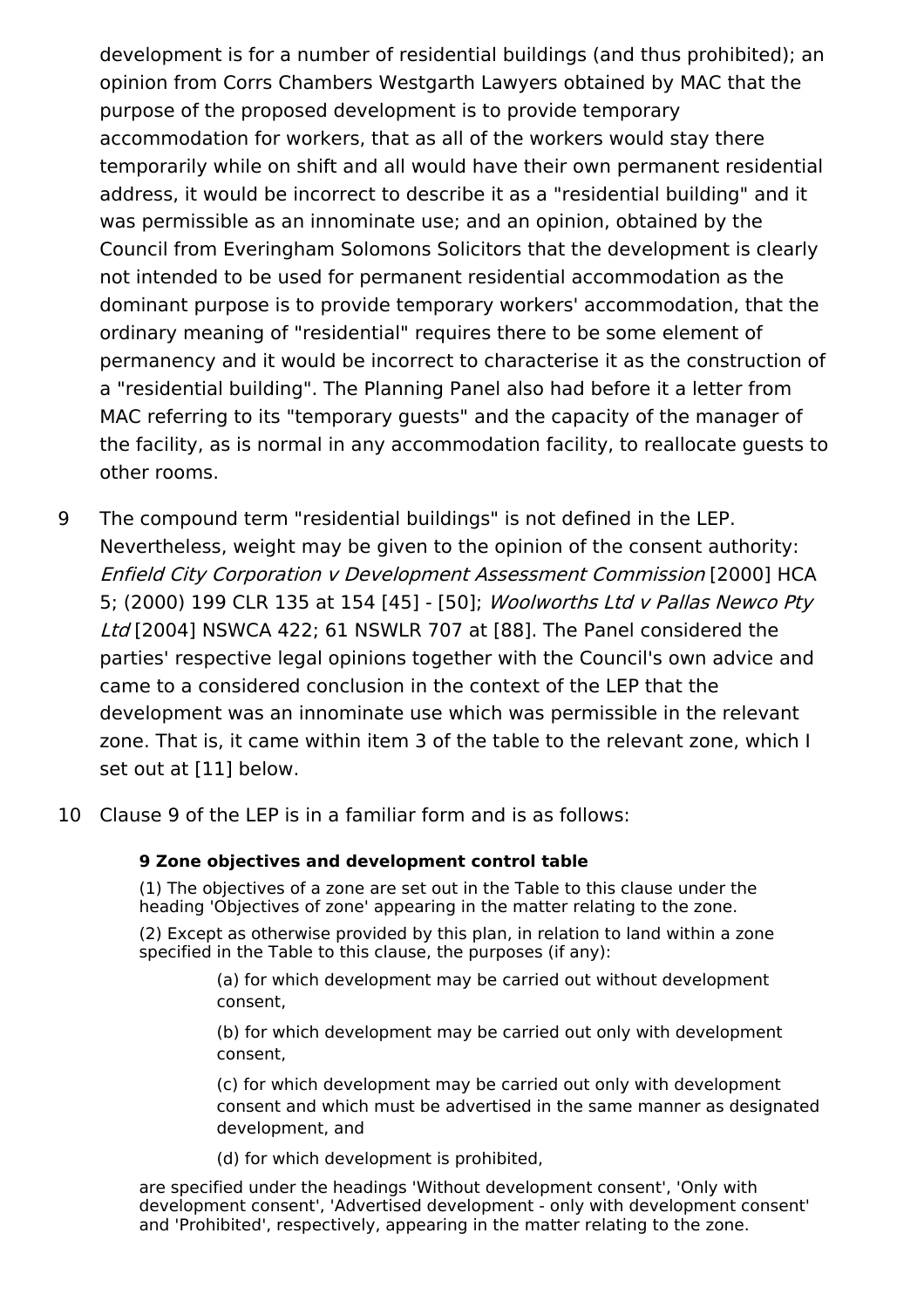(3) Except as otherwise provided by this plan, the Council may consent to the carrying out of development on land to which this plan applies only where the Council is of the opinion that the carrying out of the development is consistent with the objectives of the zone within which the development is proposed to be carried out.

11 The table to cl 9 sets out the following under Zone No 1(b) (General Agriculture Zone):

#### **1 Objectives of zone**

The objectives of this zone are:

(a) to enable the continuation of traditional forms of rural land use and occupation and encourage consolidation of existing undersized allotments and their conversion into productive commercial farmholdings,

(b) to conserve prime crop and pasture land in units or holdings which may be efficiently used for forms of agriculture common in the locality,

(c) to discourage fragmentation of landholdings into holdings which are inadequate to support commercial farming practices,

(d) to enable other forms of development which are associated with rural activities and which require an isolated location or which support tourism, and recreational activities to be accommodated in an environmentally acceptable manner,

(e) to ensure that the type and intensity of development is appropriate, having regard to the characteristics of the land, the rural environment, and the cost of providing public services and amenities,

(f) to permit the development in an environmentally acceptable manner of mines and offensive and hazardous industries where required, and

(g) to permit the development of intensive commercial horticulture and specialised agriculture where fertile land and a reliable water supply are available.

#### **2 Without development consent**

Agriculture (other than animal boarding, breeding or training establishments, pig keeping, feed lots or poultry farming establishments).

#### **3 Only with development consent**

Any purpose other than a purpose included in item 2, 4 or 5.

#### **4 Advertised development - only with development consent**

Aerodromes; animal boarding establishments; bulk stores; bus depots; car repair stations; child care centres; clubs; cluster developments; commercial premises; commercial veterinary establishments; education establishments; forestry; garbage disposal areas; general stores; generating works; helipads; heliports; hospitals; hotels; industries (including light industries and offensive and hazardous industries, but not rural industries or home industries); institutions; intensive livestock keeping establishments; junk yards; liquid fuel depots; mines; motels; multiple occupancy; places of assembly; places of public worship; plant depots (machinery); professional consulting rooms; public buildings; racecourses; recreation establishments; recreation facilities; retail plant nurseries; roadside stalls; sawmills; service stations; taverns; timber yards; tourist facilities; transport terminals; units for aged persons; warehouses.

#### **5 Prohibited**

Motor showrooms; residential buildings (other than dwelling-houses and units for aged persons); shops (other than general stores).

12 GrainCorp made the following submissions in support of its contention that the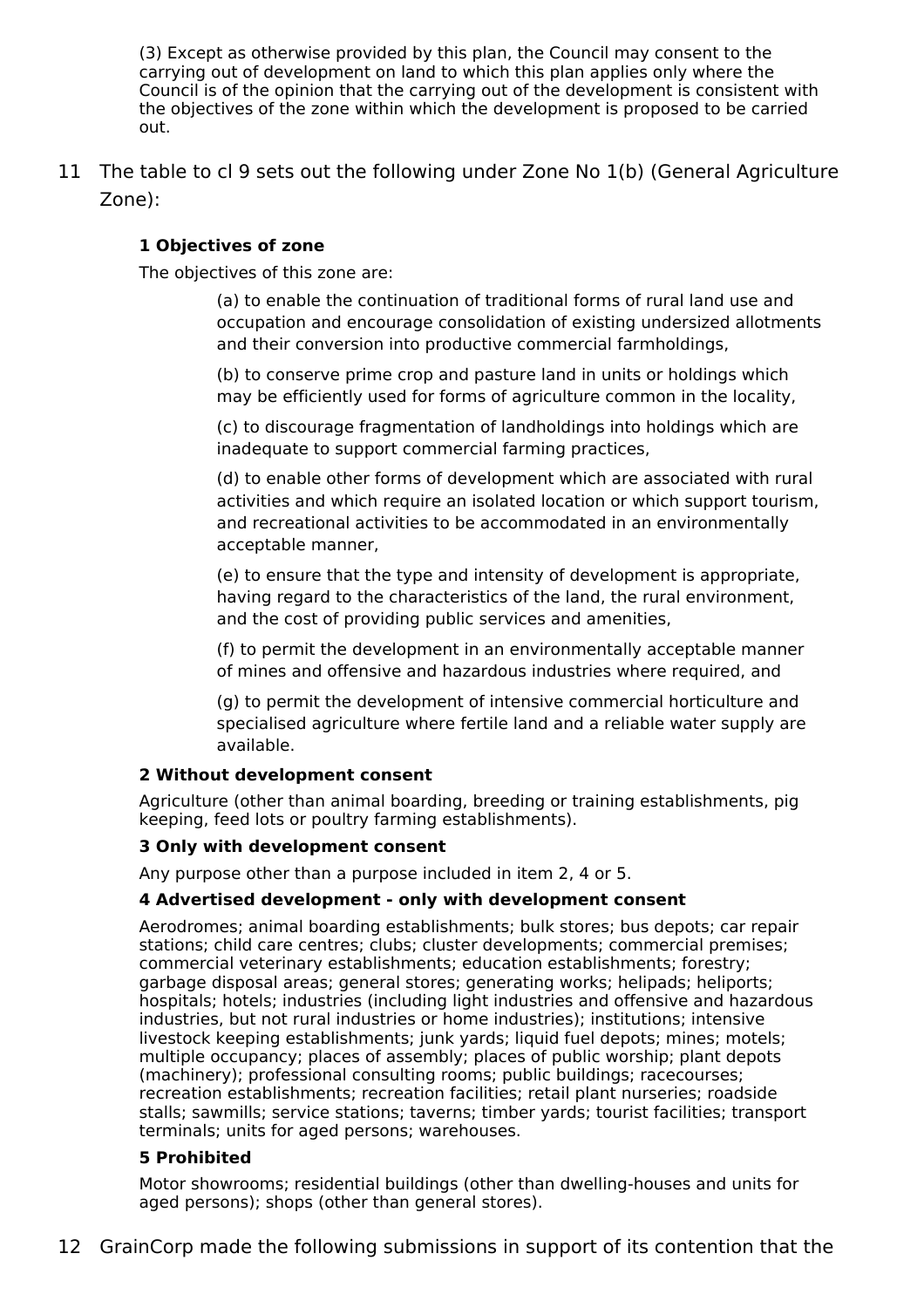development is properly characterised as "residential buildings":

(a) the objectives of the zone show that the intention of the instrument is to retain its rural character, particularly since cl 17 prescribes a minimum area of 200 hectares for the erection of a dwelling house;

(b) in applying a purposive construction to the instrument it is incongruous to suggest that this kind of development is permissible in a rural zone;

(c) the development has a residential purpose - it entitles persons to reside there;

(d) it is irrelevant that the occupant may have a residence somewhere else persons may have more than one place where they reside;

(e) the dictionary definitions define "resident" as "1. one who resides in a place. 2. residing, Dwelling in a place" and "reside" is defined as "1. to dwell permanently or for a considerable time; have one's abode for a time" (Macquarie Dictionary, revised 3rd edition); and

(f) the table prohibits residential buildings of all forms and creates only two exceptions - "dwelling houses" and "units for aged persons". The table has nominated a genus (residential buildings) as prohibited and created an exception for only two species of that genus. As worker accommodation is another species of the genus "residential buildings" it is prohibited.

- 13 In passing I observe that the submission noted at 12(f) above cannot be correct. Listed amongst the kinds of development which are permissible with consent and nominated as "advertised development" under item 4 of the table are "cluster developments", "hospitals', "hotels", "motels", "multiple occupancy" and "tourist facilities", all of which have a residential component. In particular, "tourist facility" is defined as "an establishment providing: (a) holiday accommodation, (b) permanent accommodation, (c) timeshare accommodation, or (d) recreational activities".
- 14 GrainCorp's reliance on the objectives of the zone are by no means conclusive of the question now before the Court. In Abret v Wingecarribee Shire Council [2011] NSWCA 107, 180 LGERA 343 a submission was made that a proposed development could not be the subject of a grant of consent because it was inconsistent with various objectives of the particular zone that would prohibit development. Beazley JA (Campbell JA and Handley AJA concurring) said at [42]:

I do not agree with the Council's submissions on this point. In my opinion, the trial judge erred in his approach and conclusions at [35] and [36]. Dealing first with [35], it is apparent that his Honour's reasoning is directed to the objectives of the zoning table. They are not provisions of the LEP that control development. Rather, they set the framework in which the LEP operates. The objectives themselves are not necessarily consistent, but reflect the conflicting demands upon development within the particular Local Government Area.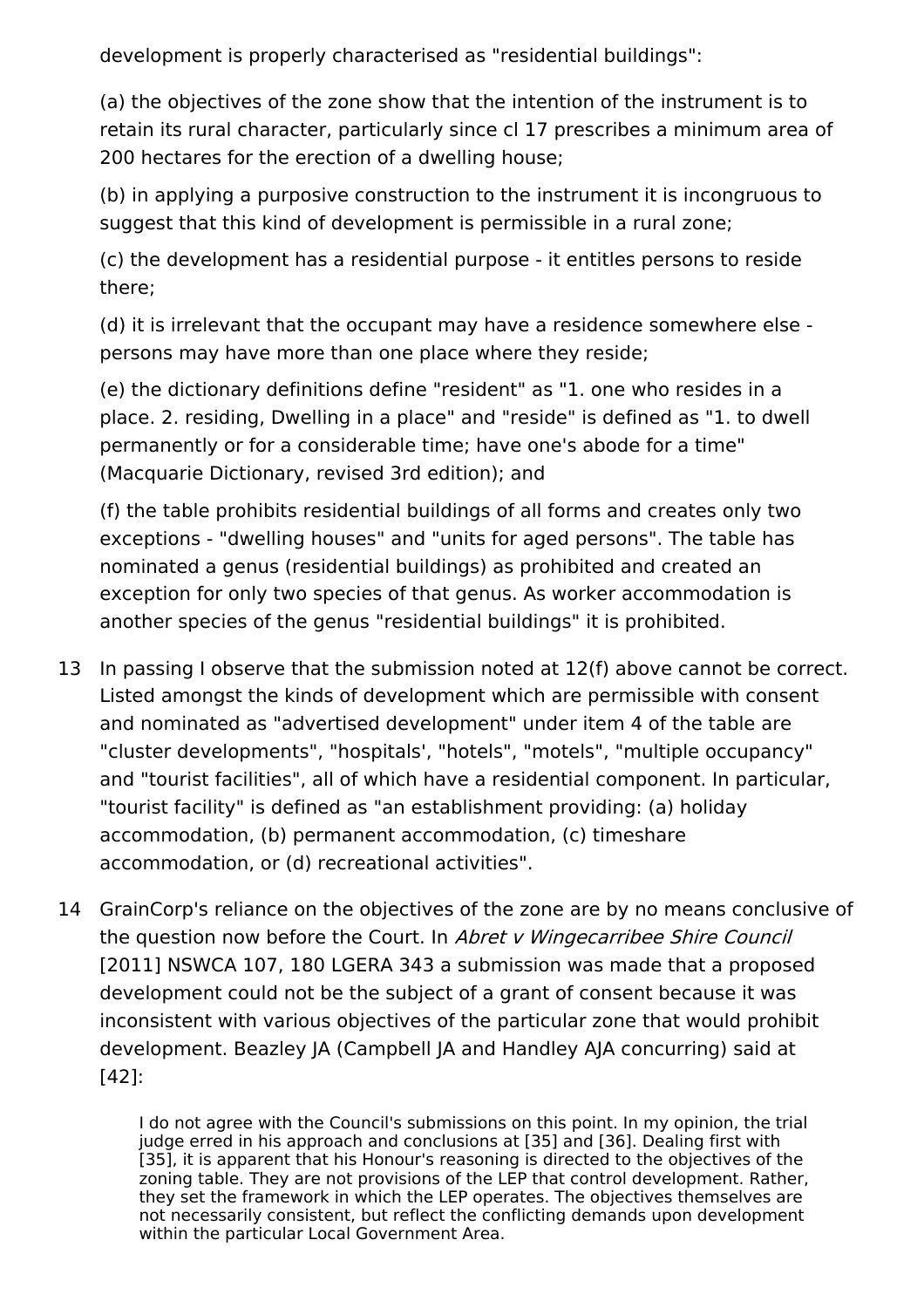- 15 GrainCorp relies upon the judgments in *Abret*, however, for the principle that even if the proposed development is permissible (as an innominate use), if it also falls within the description of any prohibited use - in this case "residential buildings" - then it would nevertheless be a proscribed activity: Abret at [57] -[62], applying *Egan v Hawkesbury City Council* (1993) 79 LGERA 321. Accepting this principle, as I am bound to do, the question still remains whether the proposed development can be described as "residential buildings".
- 16 In North Sydney Municipal Council v Sydney Serviced Apartments Pty Ltd(1990) 21 NSWLR 532; 71 LGRA 432, the Court of Appeal considered the definition of "residential building" in the County of Cumberland Planning Scheme Ordinance which was defined in the following terms:

'Residential building' means a building, other than a dwelling-house, designed for use for human habitation together with such outbuildings as are ordinarily used therewith, a residential flat building, a hostel, an hotel designed primarily for residential purposes and a residential club, but does not include any building mentioned, whether by inclusion or exclusion, in the definitions of 'places of instruction' and 'institution'.

- 17 Notwithstanding the fact that this definition required nothing more than use for human habitation, Mahoney JA (Priestley and Handley JJA concurring) held (at 537 - 538) that it envisaged a significant degree of permanency of habitation or occupancy. The facts in that case were that a number of units in a building containing residential units (Blues Point Tower) were let as serviced apartments. The most common period of stay was eight to thirteen days and some 67 per cent of occupiers stayed for two weeks or less. The Court held that this use did not have that degree of permanence and since the consent was for a residential flat building within the definition of "residential building" the use in question was not a permitted use.
- 18 The above case was applied by Pain J in *Dooralong Residents Action Group Pty* Ltd v Wyong Shire Council [2011] NSWLEC 251; 186 LGERA 274. In that case the Salvation Army sought approval for a "hospital", being a Salvation Army Recovery Centre. The applicant challenged the validity of the consent on the ground that, if properly characterised, the proposed use was not for the purpose of a "hospital" but for use of the prohibited purposes of "housing for ... people with a disability" or a "boarding house" or "commercial premises". The applicant's primary contention was that the proposed use was for "housing for people with a disability, which was relevantly defined in the planning instrument as meaning "residential accommodation ...". At [110] Pain J said: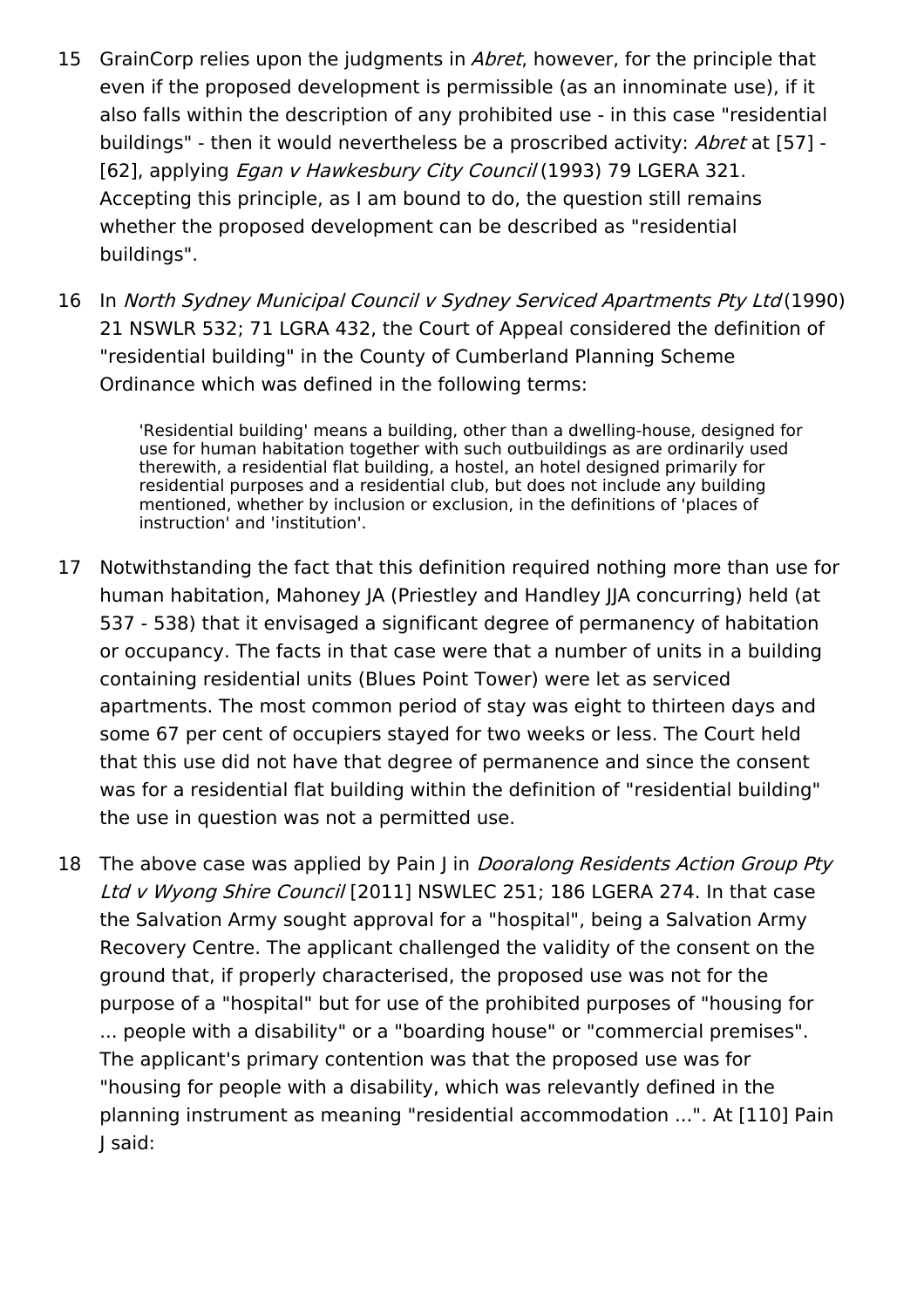Accepting that residential accommodation can be broadly defined and adopting the Court of Appeal in *Sydney Serviced Apartments* as requiring a certain degree of permanency, I do not consider inpatient accommodation of up to six to ten months duration suggests sufficient permanency to satisfy the requirement of residential accommodation.

19 In KJD York Management Services Pty Ltd v Sydney City Council [2006] NSWLEC 218; 148 LGERA 117 the question was whether the use of a residential flat building as serviced apartments was authorised by the original consent. The relevant definition of "residential flat building" when the original consent was granted was as follows:

> 'Residential flat building' means a building containing two or more flats, but does not include a row or two or more dwellings attached to each other, such as are commonly known as semi-detached or terrace buildings and 'Flat' means a room or suite of rooms occupied or used or so constructed, designed or adapted as to be capable of being occupied or used as a separate domicile.

20 In addition to applying the Court of Appeal's decision in *Sydney Serviced* Apartments, the Court noted that the ordinary meaning of "domicile" as referred to in the definition of "Flat" is one which implies a degree of permanence. The dictionary definitions define "domicile" thus:

> 1. a place of residence; an abode; a house or home - 2. Law a permanent legal residence

(Macquarie Dictionary)

1. A place of residence or ordinary habitation; a dwelling-place, abode; a house or home. 2. Law. The place where one has his home or permanent residence, to which, if absent, he has the intention of returning (Oxford English Dictionary)

- 21 GrainCorp correctly points out that, in determining that serviced apartments were not within the definition of residential flat building, the Court relied upon the use of the word "domicile" in the definition and the case is thus distinguishable from the facts in the present case. Nevertheless, the Court had also relied upon the decision in Sydney Serviced Apartments in reaching its decision.
- 22 In Sydney City Council <sup>v</sup> Waldorf Apartment Hotel Sydney Pty Ltd[2008] NSWLEC 97; 158 LGERA 67, Pain J considered a similar issue in which a building which had been approved as "flats" was also used as serviced apartments, and in which the relevant definition of "flat" was the same as that in KJD York Management. Her Honour did not see anything to distinguish the case from Blues Point Tower and KID York Management and so held that the development consent did not authorise the use of the premises for serviced apartments. Moreover, her Honour found further support for this approach in Derring Lane Pty Ltd <sup>v</sup> Port Phillip City Council (No 2)[1999] VSC 269; 108 LGERA 129.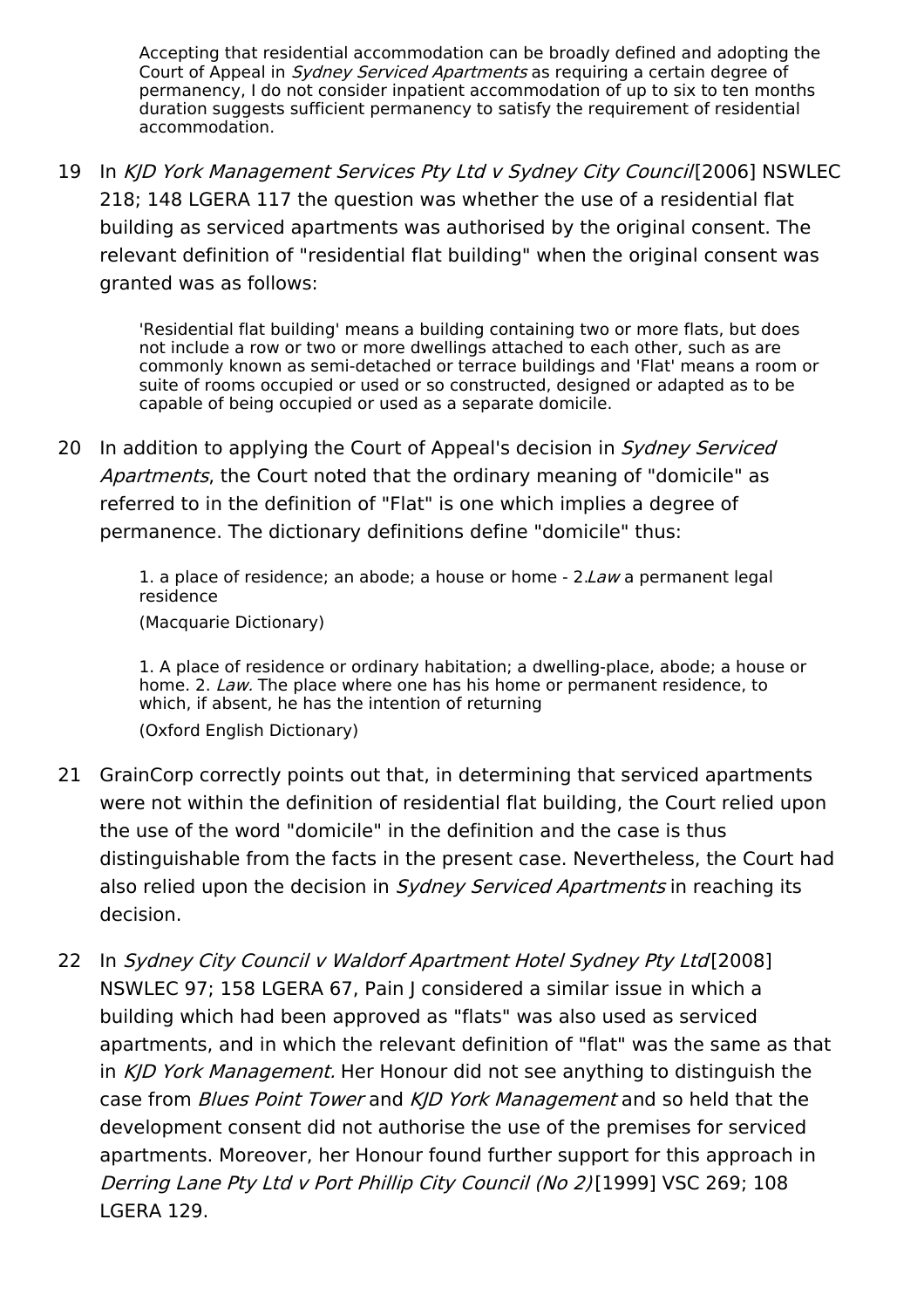23 Derring Lane was an appeal against a decision made by the Victorian Civil and Administrative Tribunal which had found that a "motel" was not a residential building within the meaning of the Port Phillip Planning Scheme. Balmford J held that "residential building" must be taken to refer to a building constructed for the purpose of people dwelling there permanently or for a considerable period of time, or having in that building their settled or usual abode and dismissed the appeal. In so deciding, her Honour referred, at 134, to Wilcox I in Hafza v Director-General of Social Security (1985) 6 FLR 444 at 449:

> There is a plethora of decisions, arising in various contexts but predominantly matrimonial causes and revenue cases, relating to the legal concept of residence. As a general concept residence includes two elements: physical presence in a particular place and the intention to treat that place as home; at least for the time being, not necessarily for ever.

24 Balmford J also referred to Latham CJ in *Commissioner of Taxation (Cth) v Miller* (1946) 73 CLR 93 at 99, who adopted the words of Viscount Cave LC in Levene <sup>v</sup> Inland Revenue Commissioners [1928] AC 217 at 222 as to the meaning of the word "reside". Latham CJ said:

> I should have thought that there was no doubt that a man resided where he lived, and I do not think that there is any interpretation of the word 'reside' by the courts which makes it impossible to apply the ordinary meaning of the word 'reside' in the present case. In Levene <sup>v</sup> Inland Revenue Commissioners (1928) AC 217 at 222 Viscount Cave LC said:

... the word 'reside' is a familiar English word and is defined in the Oxford English Dictionary as meaning 'to dwell permanently or for a considerable time, to have one's settled or usual abode, to live in or at a particular place.' No doubt this definition must for present purposes be taken subject to any modification which may result from the terms of the Income Tax Act and Schedules; but, subject to that observation, it may be accepted as an accurate indication of the meaning of the word 'reside'. In most cases there is no difficulty in determining where a man has his settled or usual abode, and if that is ascertained he is not the less resident there because from time to time he leaves it for the purpose of business or pleasure.

25 Balmford J then held at [16]:

On that basis the phrase 'residential building' must be taken to refer to a building constructed for the purpose of people dwelling there permanently or for a considerable period of time, or having in that building their settled or usual abode.

26 Mindful of the caution with which dictionaries may be used in statutory interpretation as noted by Mason P in House of Peace v Bankstown City Council [2000] NSWCA 44; (2000) 48 NSWLR 498; 106 LGERA 440 at [25] - [29], their use is nevertheless not entirely irrelevant. In particular, the Macquarie Dictionary (online edition) contains the following relevant definitions:

> "residential" - of or relating to residence or residences; adapted or used for residence; (of a hotel etc) catering for guests who stay permanently or for extended periods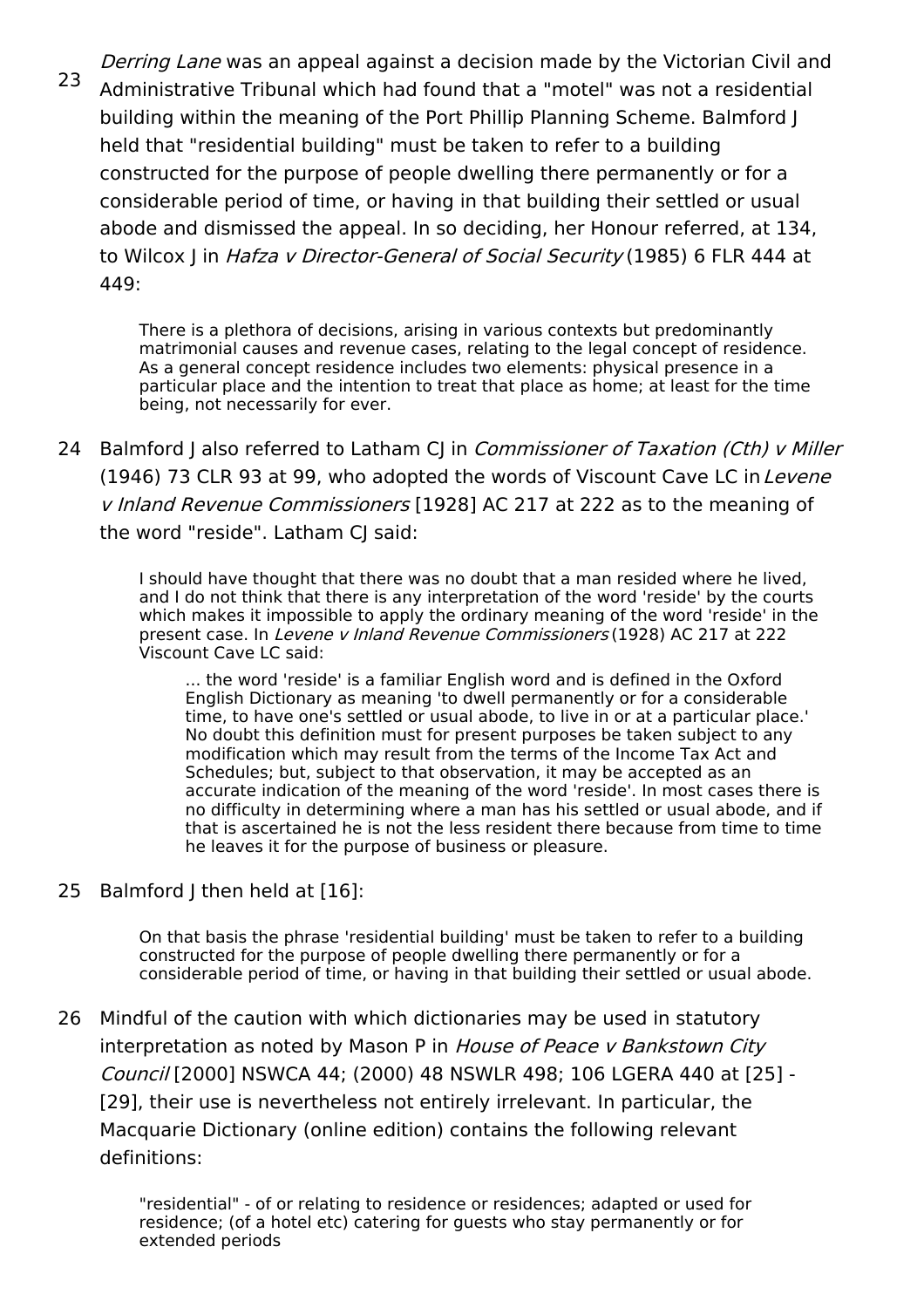"residence" - the place, especially the house, in which one resides "reside" - to dwell permanently or for a considerable time

- 27 I am persuaded by the authorities mentioned above together with the dictionary meanings. I accept that the decisions in KID York and in Waldorf Apartment Hotel turned, at least in part, on the use of the word "domicile" in the definition of "flat". However, the reasons of Mahoney JA in Sydney Serviced Apartments, of Balmford I in Derring Lane together with the authorities upon which her Honour relied, noted at [23] and [24] above, together with the dictionary definitions - particularly the word "residential" - all lead to the conclusion that there must be an element of permanence or residence for a considerable time, or having the character of a person's settled or usual abode.
- 28 I thus conclude that the proposed development is not within the meaning of the compound term "residential buildings". In addition to the considerations noted above, the following factors lead me to the same conclusion. The facility is intended to accommodate a transient population. It does not have the physical characteristics of a residence, having a communal kitchen, a restaurant, a retail area, a manager's office, and the absence of any facilities in the individual units other than an en-suite bathroom. There is nothing in the evidence to suggest that returning occupants are allotted the same unit on a recurring basis. On the contrary, the management has the right to allot individuals to any unit. There is nothing to suggest that a lease would be entered into with each individual occupant. Would any of the occupiers of this facility call it their residence? I suspect not - they would regard their residences as being elsewhere. They would not regard this facility as their settled or usual abode, or the place where they lived.
- 29 Finally, I note that MAC relies upon an alternative source of power, namely, that the development also falls within the definition of a "motel" which is a permissible use. A "motel" is relevantly defined as follows:

Motel means a building, or buildings (other than a hotel, boarding-house or residential flat building) substantially used for the overnight accommodation of travellers and the vehicles used by them whether or not the building or buildings are also used in the provision of meals to those travellers or the general public.

30 The proposed development is not a motel. A motel as defined is something that is "substantially used for the overnight accommodation of travellers ...". That is, it is available to members of the public generally. This development is restricted to persons employed by mining companies. That is, as I understand it, the facility will not be available to travellers or the general public in the manner of a motel.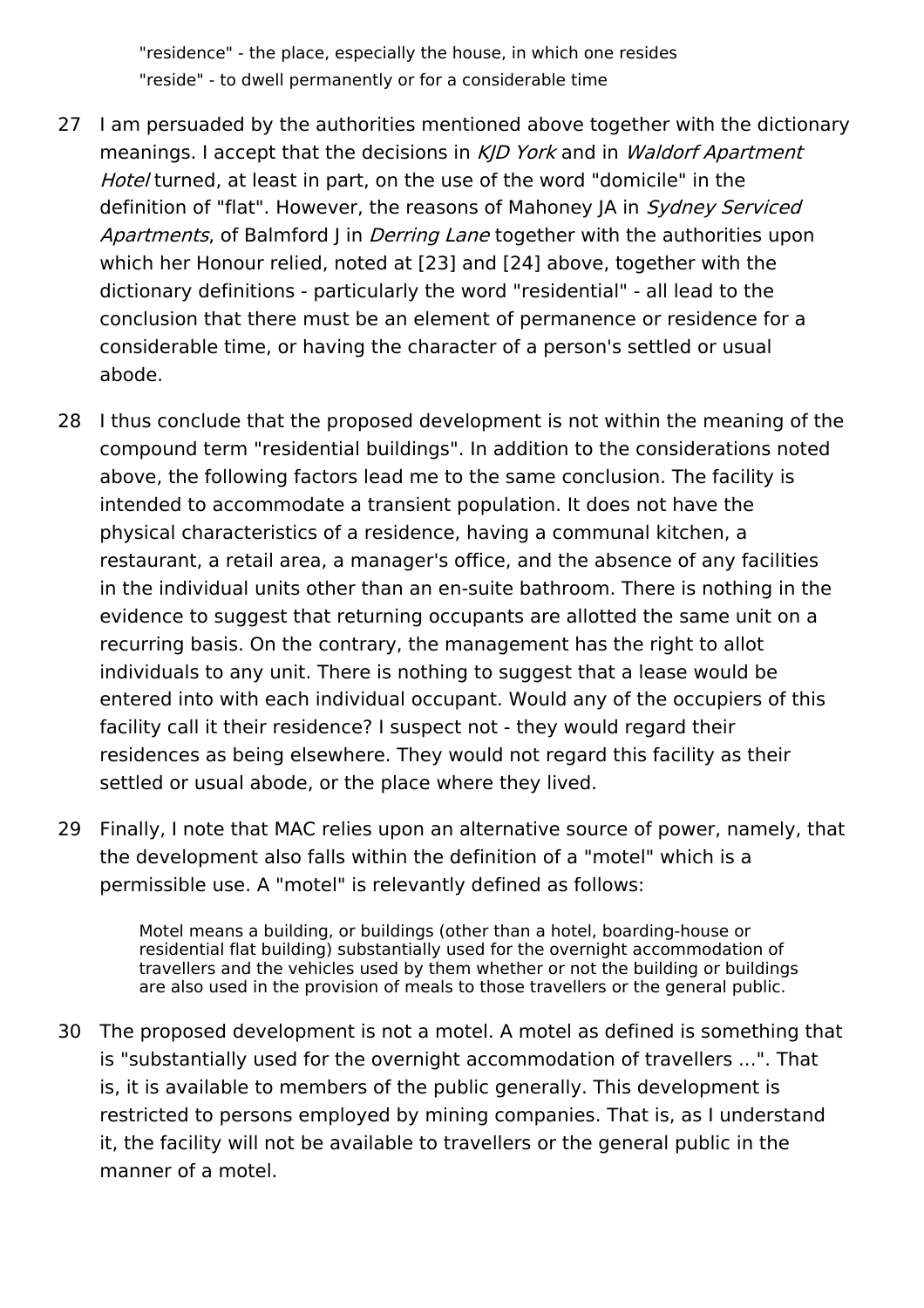31 I find, therefore, that the proposed development is an innominate use which falls within item 3 of the table to Zone No 1(b) (General Agriculture Zone) in the LEP and thus may be carried out with development consent.

### **Deferral of consideration of a fundamental matter**

- 32 Section 80(3) of the *Environmental Planning and Assessment Act 1979* allows the consent authority to issue a consent subject to a condition that it is not to operate until the applicant satisfies it as to any matter specified in the conditions.
- 33 The consent in the present case has such a deferred commencement condition, which reads as follows:

#### **Deferred Commencement Matter**

Prior to this consent becoming operational, and as provided for by section 80(3) of the *Environmental Planning and Assessment Act* 1979, the consent shall not operate until a detailed **Infrastructure Servicing Strategy** is endorsed by Liverpool Plains Shire Council. Such a Strategy shall address all infrastructure servicing requirements for the site and be prepared in accordance with Best Practice Guidelines. Such a Plan shall include, but not be limited to the following matters:

(i) Hydraulic analysis;

(ii) Nutrient and salt balance modelling;

(iii) Compliance with applicable Australian Standards;

(iv) An assessment of the implications on the Werris Creek Water and Sewerage Infrasctructure;

(v) Provision of gas, electricity and telecommunications services;

(vi) Compliance with Council's Engineering Guidelines and Specification for Subdivisons and Development Works; and

(vii) Compliance with section 68 of the Local Government Act 1993;

(viii) Provision of details of proposed staging of works.

In accordance with clause 95(3) of the Regulation, a period of two (2) years from the date of the development consent is allowed for the satisfaction of the "deferred commencement" matters.

(The reference to s 68 of the *Local Government Act* 1993 is to a requirement for an application under that Act for works of water supply, sewerage, stormwater drainage and management of wastes *inter alia.*)

34 GrainCorp contends that in granting consent with the deferred commencement condition, the Planning Panel deferred consideration of a fundamental matter that it was required to determine before granting consent. That is, as I understand it, it alleges that the Panel failed to take into consideration matters which it was required to do under s 79C of the Act. Although GrainCorp did not expressly identify the relevant matters in s 79C, I infer that the relevant matters are "the likely impacts of that development, including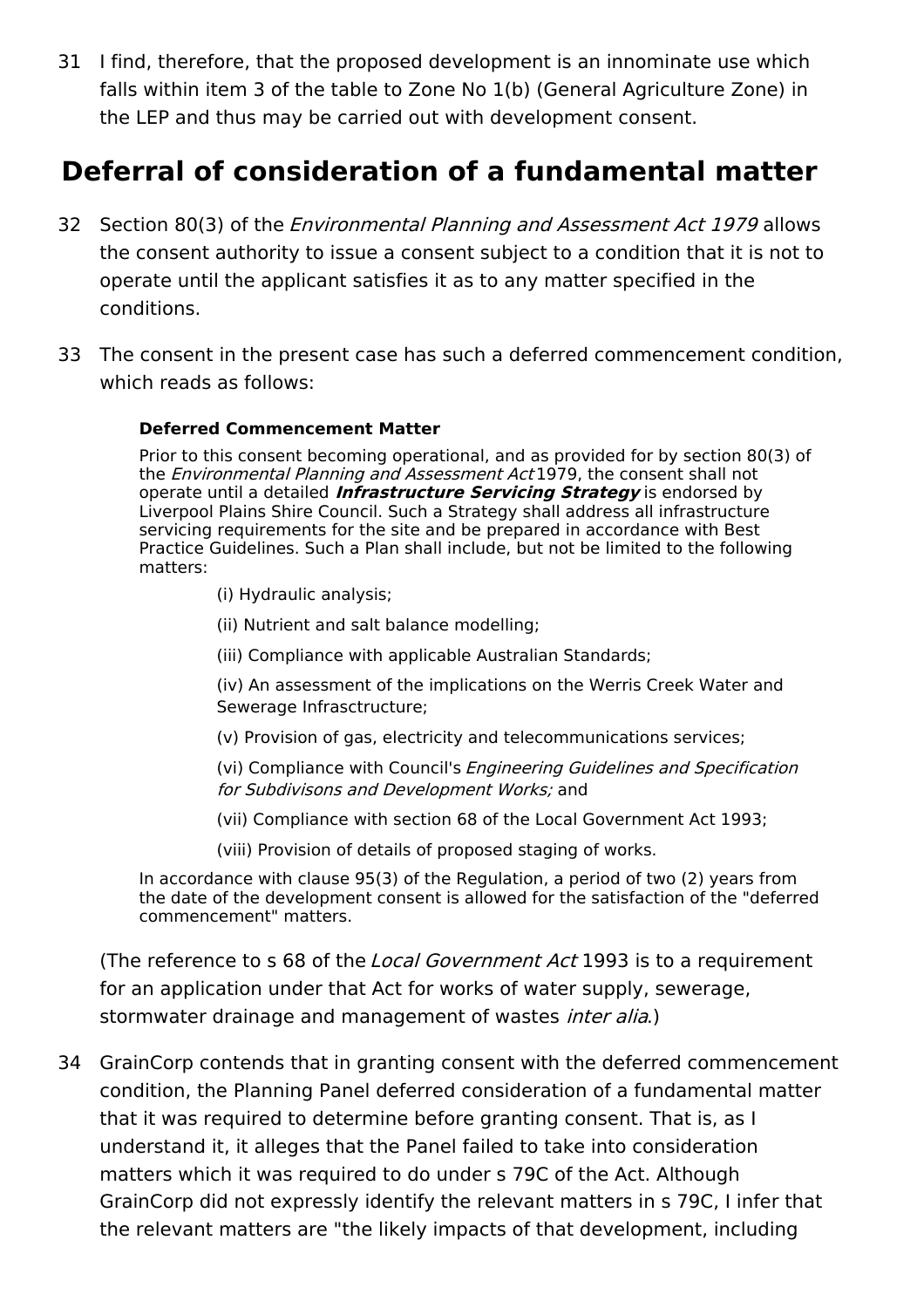environmental impacts on both the natural and built environments" (sub-s (1) (b)) and "the suitability of the site for the development" (sub-s  $(1)(c)$ ).

35 GrainCorp relies upon part of the assessment report prepared for the Planning Panel by the Council's Director of Environmental Services. The report identifies three options for the provision of sewage - option 1 being an on-site system, option 2 being delivery to the existing Werris Creek sewerage treatment plant and option 3 being delivery to the existing town sewer main in Werris Creek. The report then states:

The submitted preliminary servicing strategy report recommends that further hydraulic analysis be conducted to ascertain water supply infrastructure upgrade requirements to ensure the provision of an adequate water supply.

#### 36 In relation to stormwater the report states:

The final design of the stormwater system is dependent on which sewer servicing option is ultimately pursued.

The report then relevantly states:

#### **Planning Commentary:**

It is apparent from the information provided in support of the SEE via the submitted preliminary Site Servicing strategy that detailed additional analysis of the servicing requirements of the development is required. It is noted that Option 1 detailed in the preceding section is preferred by the proponent in terms of the management of sewage generated from the site. However, the Office of Environment and Heritage (OEH) and Council's Works Department has raised concerns that insufficient information has been provided in the SEE to sufficiently demonstrate that the increased hydraulic, nutrient and salt loadings associated with on-site reuse can be sustainably and effectively managed onsite without creating groundwater contamination (via runoff or leaching), or over-accumulation of nutrients or salt in the site soils.

Whilst Council is of the opinion that suitable mechanisms are available to the proponent for the effective management of sewage, the provision of water supply to the site and the corresponding management of stormwater, additional detailed analysis needs to be undertaken in this regard. Such issues are, however, not considered to be insurmountable. Consequently, a detailed Site Servicing Strategy will be required to be undertaken by the proponent which is underpinned by detailed hydraulic analysis, details compliance with s 68 of the Local Government Act 1993, demonstrates compliance with applicable Australian Standards, Council's Engineering Guidelines, an assessment of implications on existing Werris Creek Water and Sewer Infrastructure and nutrient and salt balance modelling.

It is therefore considered appropriate that a 'Deferred Commencement' condition be imposed requiring the submission of a detailed Servicing Strategy for the site. Such a Strategy must be prepared in conjunction with Council's Works Department, to the satisfaction of Council and at the full cost of the proponent.

37 GrainCorp submits that the condition leaves for later consideration all issues concerning infrastructure servicing, including the need to provide details of gas, electricity and telecommunications services. GrainCorp submits that this includes whether these services could be provided and not just how they were to be provided, which was not known to the Panel when it granted the consent.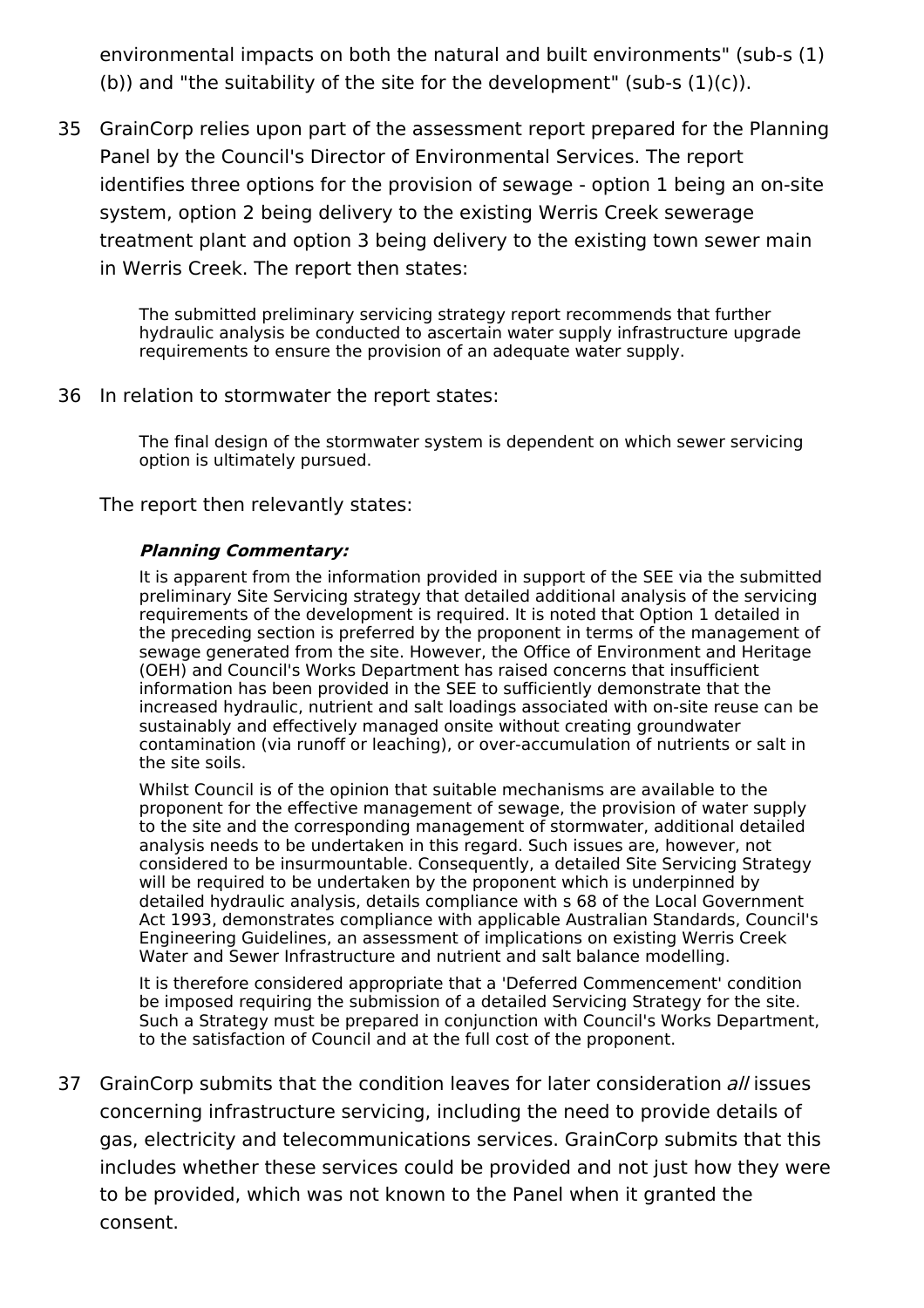- 38 In reviewing the evidence, however, I find that it does not support GrainCorp's contentions. In relation to electricity, telecommunications and gas the assessment report notes that all those services are available, apart from gas which will require the installation of an LPG gas tank, the physical siting of which "will need to be identified and clearly delineated on the final construction drawings prior to the issue of the Construction Certificate".
- 39 The Planning Commentary, noted above, shows that the provision of sewerage was considered and that the Council "is of the opinion that suitable mechanisms are available to the proponent for the effective management of sewage". That is, the issue is identified and a conclusion follows the assessment of the issue - that the matter can be dealt with as a matter of detail in a specific design. However, the "final design" of the stormwater system is noted as being dependent on which sewer servicing option is ultimately pursued. All of this demonstrates consideration of a relevant matter.
- 40 It is not uncommon for conditions of consent to refer to the need to obtain further consents under other statutes. Thus, condition 7 states:

Pursuant to section 68 of the Local Government Act 1993, the following approvals must be obtained from Council prior to the issue of a Construction Certificate:

(i) Carry out water supply works;

(ii) Carry out sewerage works (if applicable);

- (iii) Carry out onsite sewage management works (if applicable);
- (iv) Carry out stormwater drainage work; and
- (v) Dispose of trade waste into a sewer of the Council (if applicable).

Reason: To ensure compliance with statutory requirements.

- 41 Similarly, condition 9 states that a compliance certificate under s 306 of the Water Management Act 2000 will be obtained prior to the issue of a construction certificate. Condition 10 states that prior to the release of the construction certificate there must be the payment by the developer of water supply headworks contributions, calculated on an equivalent tenement basis pursuant to s 68 of the Local Government Act and Chapter 6 of the Water Management Act. Condition 11 requires the payment, prior to the release of the construction certificate, of sewer services headworks contributions, calculated on an equivalent tenement basis pursuant to s 64 of the Local Government Act and chapter 6 of the Water Management Act.
- 42 Accordingly, I accept that in those circumstances it was both within power and a proper exercise of power to impose the deferred commencement condition.
- 43 It is not as if there was no material in the development application to support those conclusions. The statement of environmental effects was accompanied by supplementary reports including a traffic assessment report (by TPK &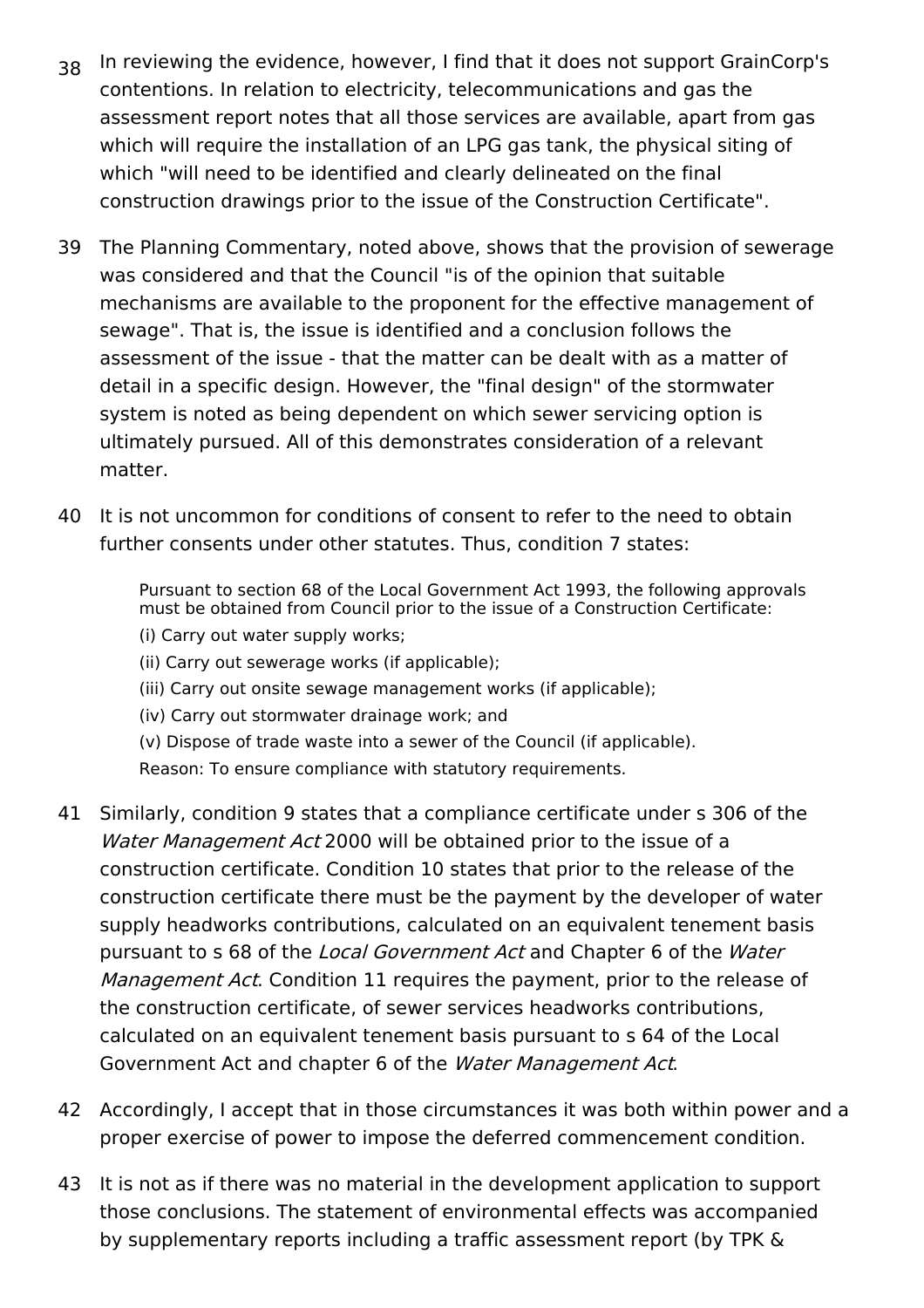Associates), a Flora and Fauna Study (by Mitchel Hanlon Consulting) and a series of Infrastructure Servicing Strategies for sewerage, storm water and water (by Bath Stewart & Associates). The latter report describes the various options for those services which the report states "are either available or can be made available to service the proposed development". The purpose of a hydraulic study and a sewer capacity study is explained in the concluding paragraph of the report:

These studies should then enable calculation of associated costs resulting from, but not limited to, the upfront infrastructure costs, construction costs, headwork charges, maintenance costs and recurring annual charges, thereby enabling comparisons to be made between the proposed options. These comparisons will provide a much clearer direction in the selection of the preferred servicing options.

- 44 In addition to the statement of environmental effects and its accompanying reports there was submitted a series of plans dealing with the infrastructure components of each of the options showing the layout of the various services and their components.
- 45 The evidence shows that there was a "MAC DA Assessment Meeting" at the Council on 28 August 2011 by officers of the Council. The record of the meeting shows that various aspects of the development were considered, including the infrastructure servicing such as storm water treatment, section 94A contributions, water and sewage, and which concludes with a final comment:

Can handle issues with conditions and deferred commencement.

This meeting was then followed by the assessment report noted above.

- 46 I conclude, therefore, that the evidence shows that the decision maker in this case did not fail to take into consideration any relevant matters, neither did it defer any such matter for later consideration. Rather, it was satisfied that the relevant infrastructure could be provided and would and should be dealt with by way of a deferred commencement condition. As the report of Bath Stewart & Associates noted above shows, the further studies were necessary to enable calculation of associated costs of the provision of the infrastructure, thereby enabling comparisons to be made between the proposed options which would in turn provide a much clearer direction in the selection of the preferred options.
- 47 GrainCorp relies upon a number of authorities in support of its contention that there has been in this case a deferral of consideration of an essential or fundamental matter. The difficulty with this is that the facts in each case are different and the cases cited turn on their own facts. The real question is whether the deferred matter will have the effect of altering the manner in which the consent operates. This was the reason behind the Court of Appeal's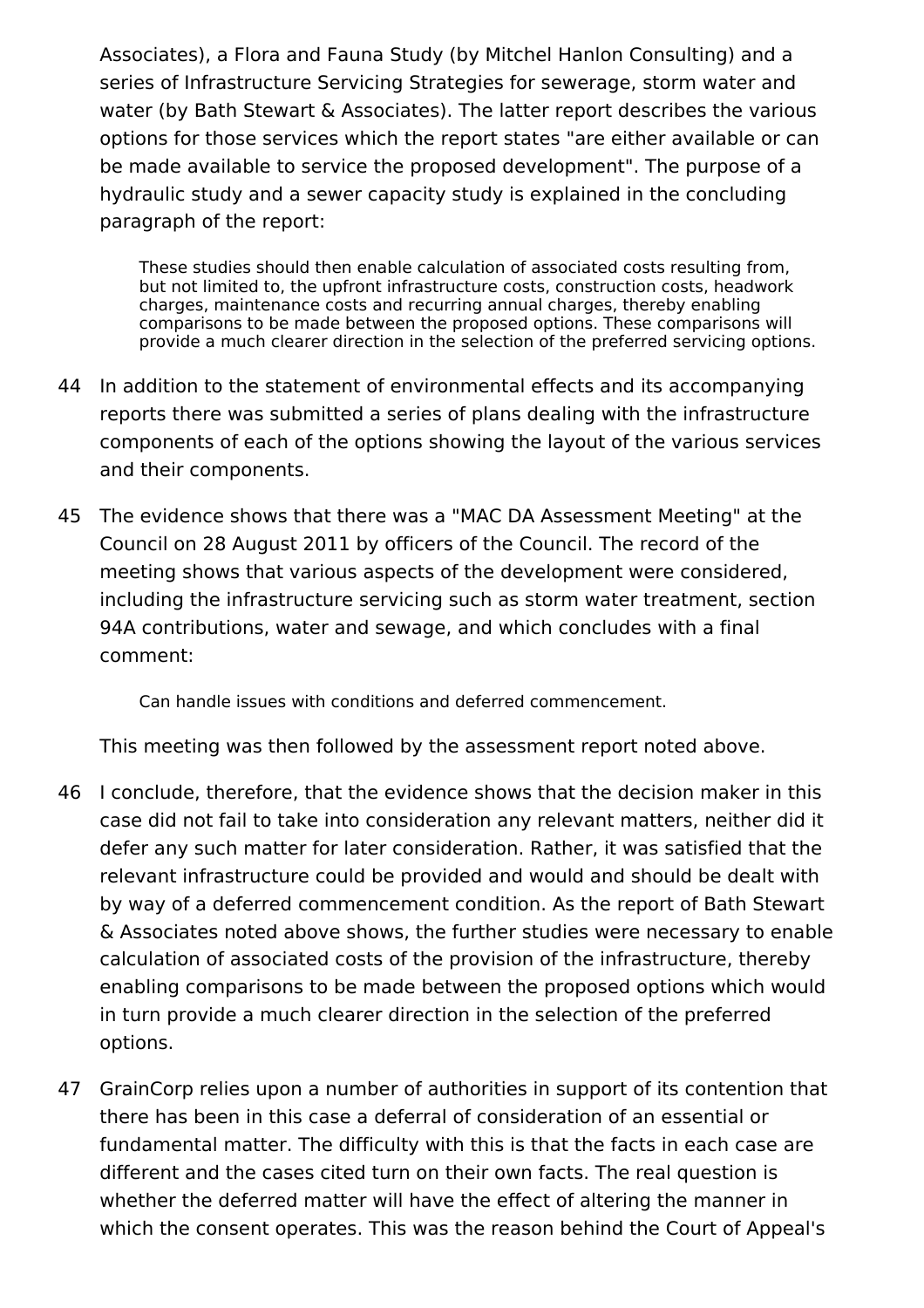decision in Mison <sup>v</sup> Randwick Municipal Council (1991) 23 NSWLR 734; 73 LGRA 349. In that case the Council granted development consent for a house subject to a condition that the overall height of the house be reduced to the satisfaction of the Council's Chief Town Planner. Priestley JA held, at 351, that if the effect of the imposed condition left open the possibility that development carried out in accordance with the consent and the condition will be significantly different from the development for which the application is made then the consent has not be granted to the application made. Clarke JA held, at 354, that where a consent leaves for later decision an important aspect of the development and the decision on that aspect could alter the proposed development in a fundamental respect it is difficult to see how that consent is final. That is, his Honour rested his decision on the lack of finality in the consent. Meagher JA held, at 355, that the consent granted was to a development which was actually or potentially significantly different from that for which application was made and it was also lacking in finality or certainty.

- 48 By way of further example, in Farah v Warringah Council [2006] NSWLEC 191 the Council had granted a deferred commencement consent which was not to operate until a traffic management plan was prepared. Talbot J found, at [61], that access arrangements were critical in that case and that a final determination of some satisfactory means of controlling access to the land was outstanding. In particular, the matters to be included in the traffic management plan could have the effect of changing the manner in which the development operates.
- 49 The facts in these cases may be distinguished from the present case. The deferred commencement condition here will not result in a development which is significantly different from the development for which the application is made, it will not alter the development in a fundamental respect, and it will not have the effect of changing the manner in which the consent operates.
- 50 The leading authority in this issue is that of the Court of Appeal in *Weal v* Bathurst City Council [2000] NSWCA 88; 111 LGERA 181. In that case the Council had granted a deferred commencement consent for an inter-modal transport terminal subject to certain conditions. One of the conditions which had to be satisfied before the consent could operate related to the noise impact of the development, relevantly:

This consent shall not operate until the applicant satisfies the Council that the relevant approvals by the Environment Protection Authority have been obtained.

Mason P held that this did not constitute a failure to take noise into consideration. Giles JA (Priestley JA concurring) held that the Council did not take the noise impact into consideration, which his Honour found to be a critical issue. His Honour said at [95]: